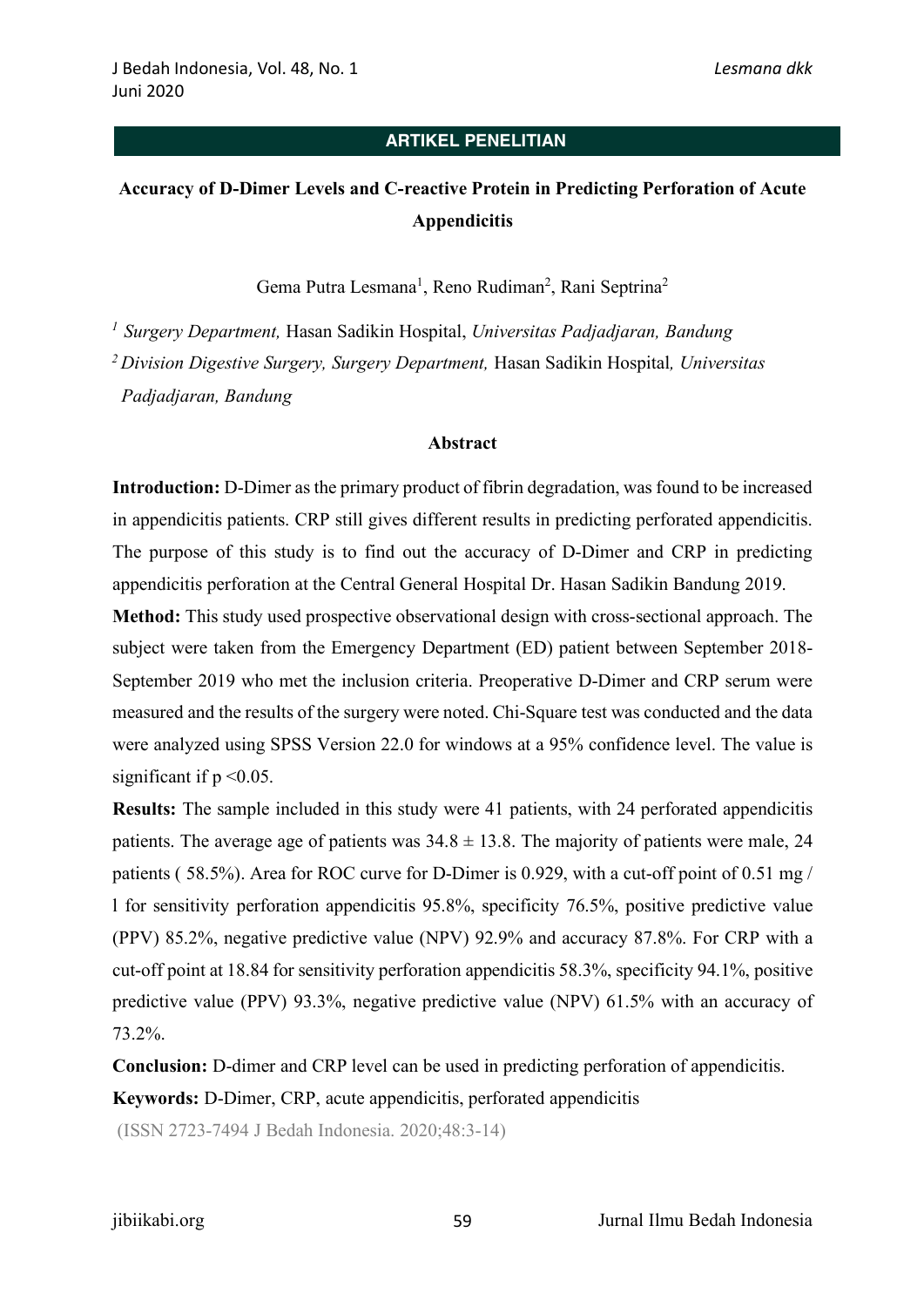#### **Correspondence:**

Gema Putra Lesmana Surgery Department, Universitas Padjadjaran, Bandung Jalan Pasteur no. 38, Pasteur, Sukajadi, Bandung Email : gemaputra240907@gmail.com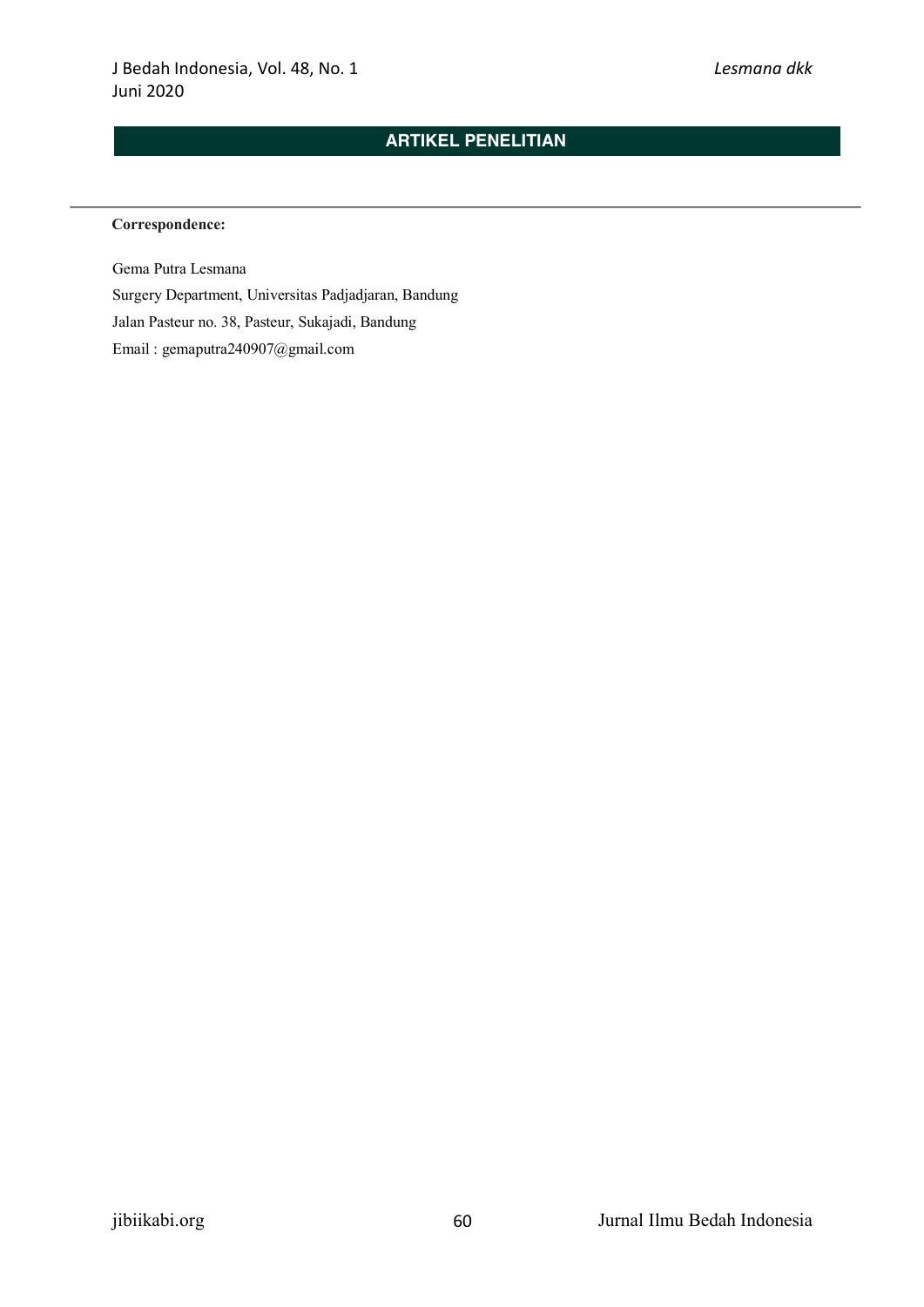#### **Introduction**

Appendectomy has long been recommended to be performed in acute appendicitis cases because of the highly percentage of perforation. Jaffe and Berger (2010), put the overall rate of appendicitis perforation at 25.8%. Children aged less than 5 years old and adults over 65 years have the highest number of cases (45% and 51%, respectively). One common factor of perforated appendicitis is delayed time in seeking surgical treatment. There is no accurate examination that can show the timing of perforation in acute appendicitis.<sup>1</sup>

One study stated that the incidence of appendicitis perforation in adults ranges from  $4-19\%$ <sup>2</sup> A good history taking and physical examination in appendicitis cases is believed to be as accurate as other laboratory examination modalities in establishing the diagnosis. Perforated appendicitis cannot be clearly distinguished from non-perforated appendicitis based on history taking and physical examination findings at the hospital. Late diagnosis can increase morbidity and mortality due to the risk of appendicitis perforation.3 In elderly patients it is often difficult to determine acute appendicitis or perforated appendicitis, even with CT scans. From a

study conducted by Tau Hyung Kim et al., from a total of 119 patients suspected of acute appendicitis, 21 patients had perforation.4

Appendicitis perforation is commonly diagnose intraoperatively. False diagnosis of appendicitis perforation in old patient is quite high, reaching 50%.<sup>5</sup> Other literature also stated that misdiagnosis and and the incidence of perforation in appendicitis was still high (15.3%). 1

Examination of leukocyte, CRP (C-Reactive Protein), and bilirubin level has previously been able to predict the severity of acute appendicitis, but has not been able to provide convincing results. In the study of Farooqui et al these biomarkers shown a low sensitivity, whereas in the study of Maru Kim et al. CRP has a high sensitivity to perforated appendicitis. $6-8$  Some studies have also tried to establish a diagnosis with a scoring system such as the Alvarado score, PAS (Pediatric Appendicitis Score) and AIR (Appendicitis Inflammatory Response). All types of scoring systems have proven to be very useful in predicting acute appendicitis in patients with lower right abdominal pain, but were still unable to evaluate the risk of perforated appendicitis.7,9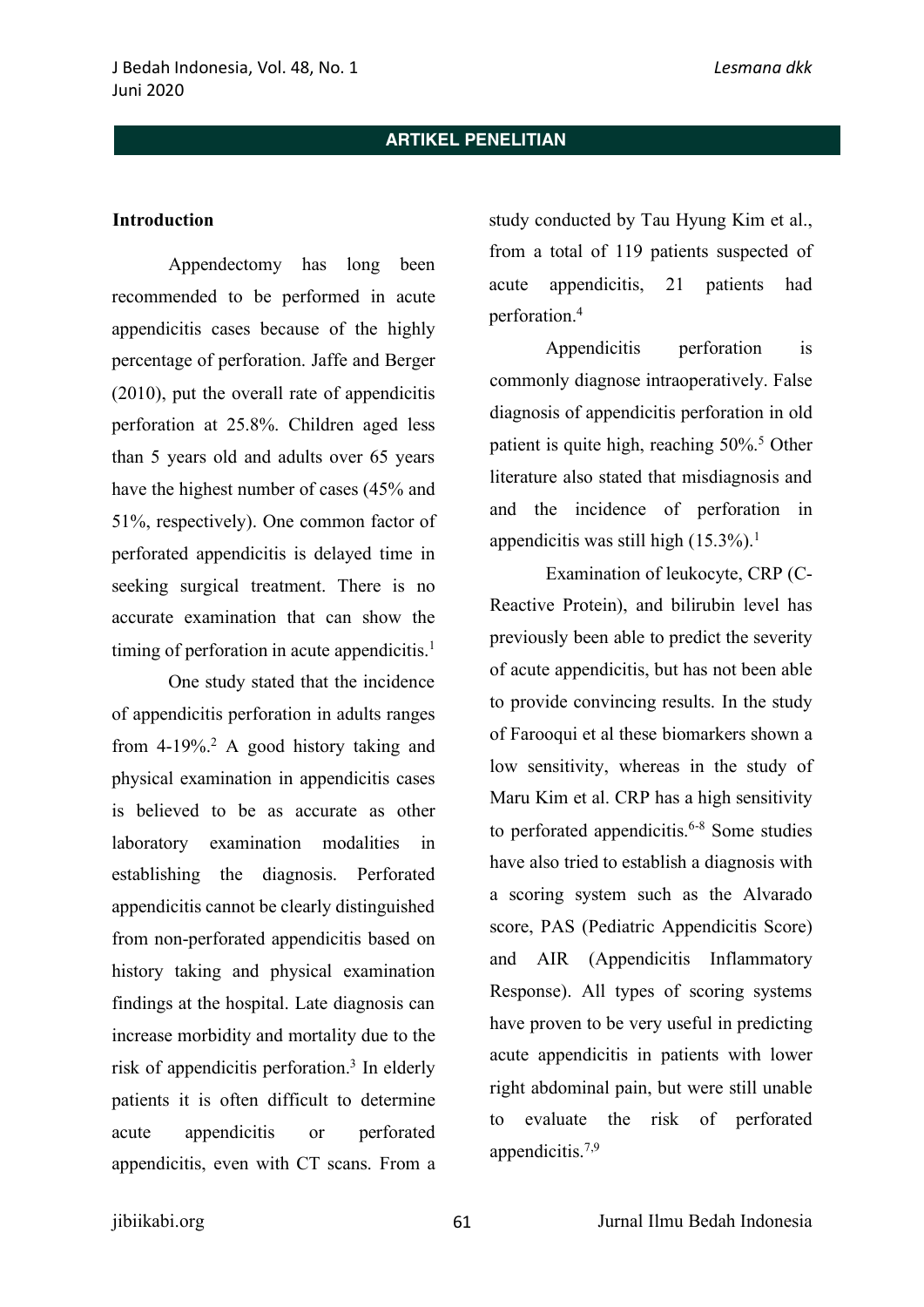D-Dimer is the degradation production of fibrin. The level is increased in the incidence of thrombosis or in situations of inflammation trauma infection, ischemia, and DIC. D-Dimer is found to be increased in the incidence of acute appendicitis in children, this is because appendicitis is irritating peritoneal parietal, ischemic, then fibrinolysis occurs. However, D-Dimer has a low sensitivity for acute appendicitis. Therefore, researchers want to examine the accuracy of D-Dimer levels in perforated appendicitis.

The purpose of this study is to find out the accuracy of D-Dimer and CRP in predicting appendicitis peforation at the Central General Hospital Dr. Hasan Sadikin Bandung 2019.

#### **Methods**

This research was a prospective observational study with a cross-sectional approach. The population of this study were all patients who came to the ED of Hasan Sadikin General Hospital for the period of September 1st 2018 - September 31st 2019 who met the inclusion criteria. Inclusion criteria: patients with clinical diagnosis of acute appendicitis without complications or perforation, 18 years of age or older, willing to undergo appendectomy surgery, sign an agreement for research involvement. The

patient then be examined for D-Dimer and CRP levels. The patient then undergoing appendectomy and the findings of the surgery were appendicitis with or without perforation. Surgical findings were noted, data grouping and analysis were performed after the number of research subjects was met. Chi-square test, measurement of AUC value in the ROC curve was carried out in this study and data were analyzed using SPSS Version 24.0 at 95% confidence level with a p-value significant if  $p \le 0.05$ . This study was approved by the Health Research Ethics Committee of the Faculty of Medicine, Padjadjaran University, Bandung with No: LB.02.01 / X.6.5 / 124/2019.

#### **Result**

The sample included in this study were 41 patients with acute appendicitis who met the inclusion criteria. Of the 41 acute appendicitis analyzed, 24 patients or 58.5% shown perforated appendicitis, while the rest were classified as non-perforated appendicitis, 17 patients or 41.5% of the sample **(Table 1**).

The discrimination ability of the D-Dimer, as well as the cut-off point of the categorization of D-Dimer levels as a predictor of perforation in the case of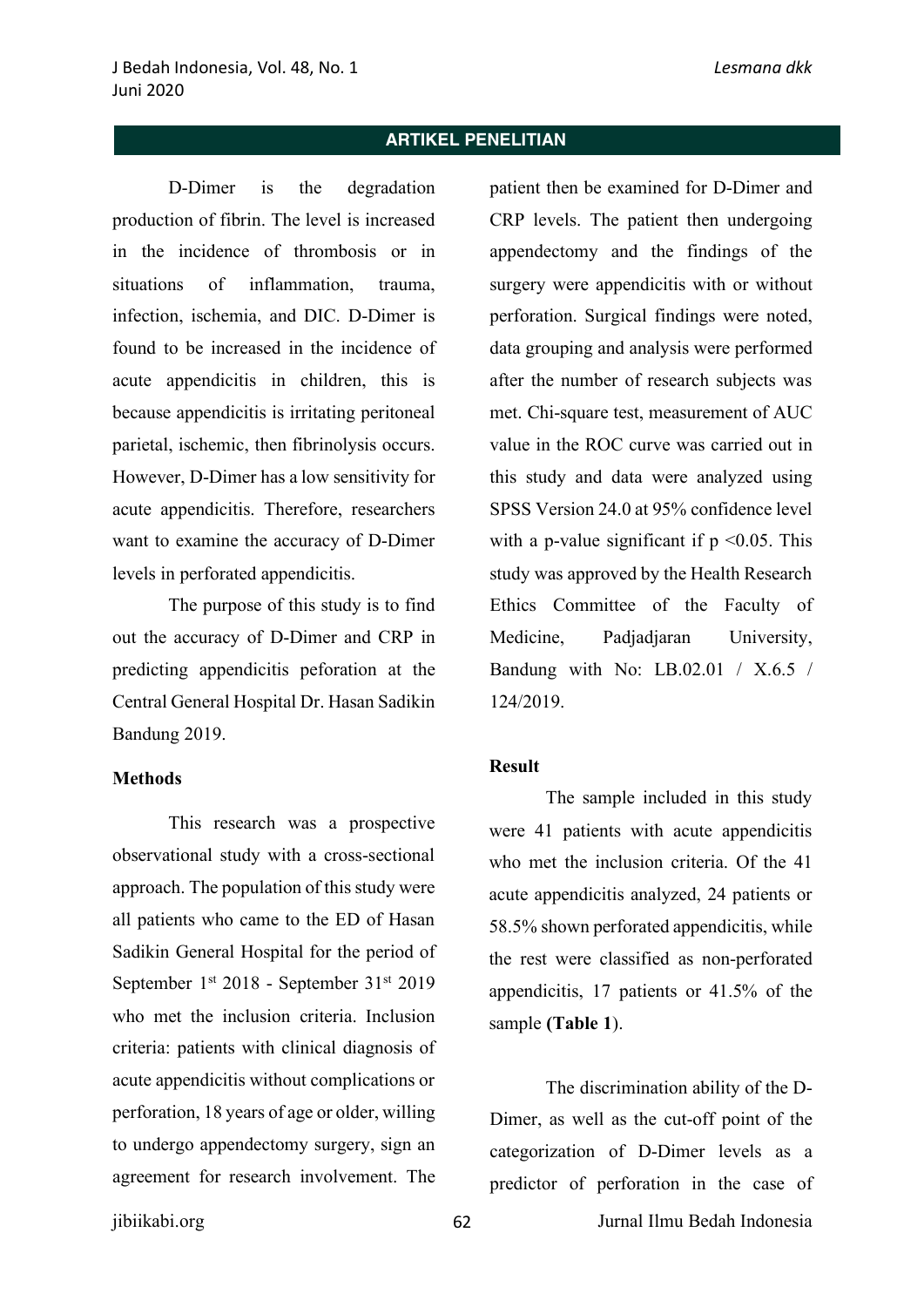appendicitis were analyzed based on the results of the ROC (Receiver Operating Characteristic) analysis. (**Figure 1)** The discrimination ability of D-Dimer to predict the occurrence of perforation in patients with acute appendicitis, as indicated by the value of Area Under Curve (AUC), was equal to AUC = 0.929 or 92.9% ( $p = 0.000$ ).

Based on the analysis of the ROC curve for D-dimers on the status of perforated appendicitis, the D-Dimer score cut-off value of 0.51, which classifies D-Dimer levels > 0.51 (perforated appendicitis) and  $\leq$  0.51 (without perforation). This cut-off value of 0.510 has a maximum J-Youdent statistical value, which is sensitivity -  $[1 -$  specificity] = 0.958 - 0.235 = 0.723 (has a sensitivity of 95.8% and specificity of 76.5%). The cutoff value with maximum J-Youdent is the cut-off value which has the optimal accuracy value from various cut-off alternatives obtained (Figure 1).

(**Figure 2)** Based on the results of the ROC curve analysis for CRP the CRP cut-off score of 18.84 was obtained, which classifies CRP levels into ≥18.84 (perforated appendicitis) and <18.84 (nonperforated appendicitis). This cut-off value of 18.84 has a maximum J-Youdent statistical value, which is sensitivity - [1 specificity] =  $0.583 - 0.059 = 0.525$  (has a

sensitivity of 58.3% and specificity of 94.1%) (Figure 2).

Chi-Square test results prove the accuracy of D-Dimer in predicting the occurrence of perforation in appendicitis patients is  $87.8\%$  ( $p = 0,000$ ). Its sensitivity and specificity are 95.8% and 76.5%. D-Dimer is a significant predictor in predicting perforation in appendicitis cases (**Table 2**).

(**Table 3)** Chi-Square test results prove the accuracy of CRP in predicting the occurrence of perforation in patients with acute appendicitis is  $73.2\%$  (p = 0.002); lower than D-Dimer. The sensitivity and specificity are 58.3% and 94.1%.

#### **Discussion**

Acute appendicitis is associated with a systemic inflammatory response that often causes activation of coagulation. In this study high levels of serum D-Dimer and CRP were associated as predictive markers for perforated appendicitis.

From our results, there were 41 patients diagnosed with appendicitis based on the clinical finding which consisted of 24 patients with perforated appendicitis (58.5%), while the rest were classified as non-perforated appendicitis, which was 17 patients (41.5%) .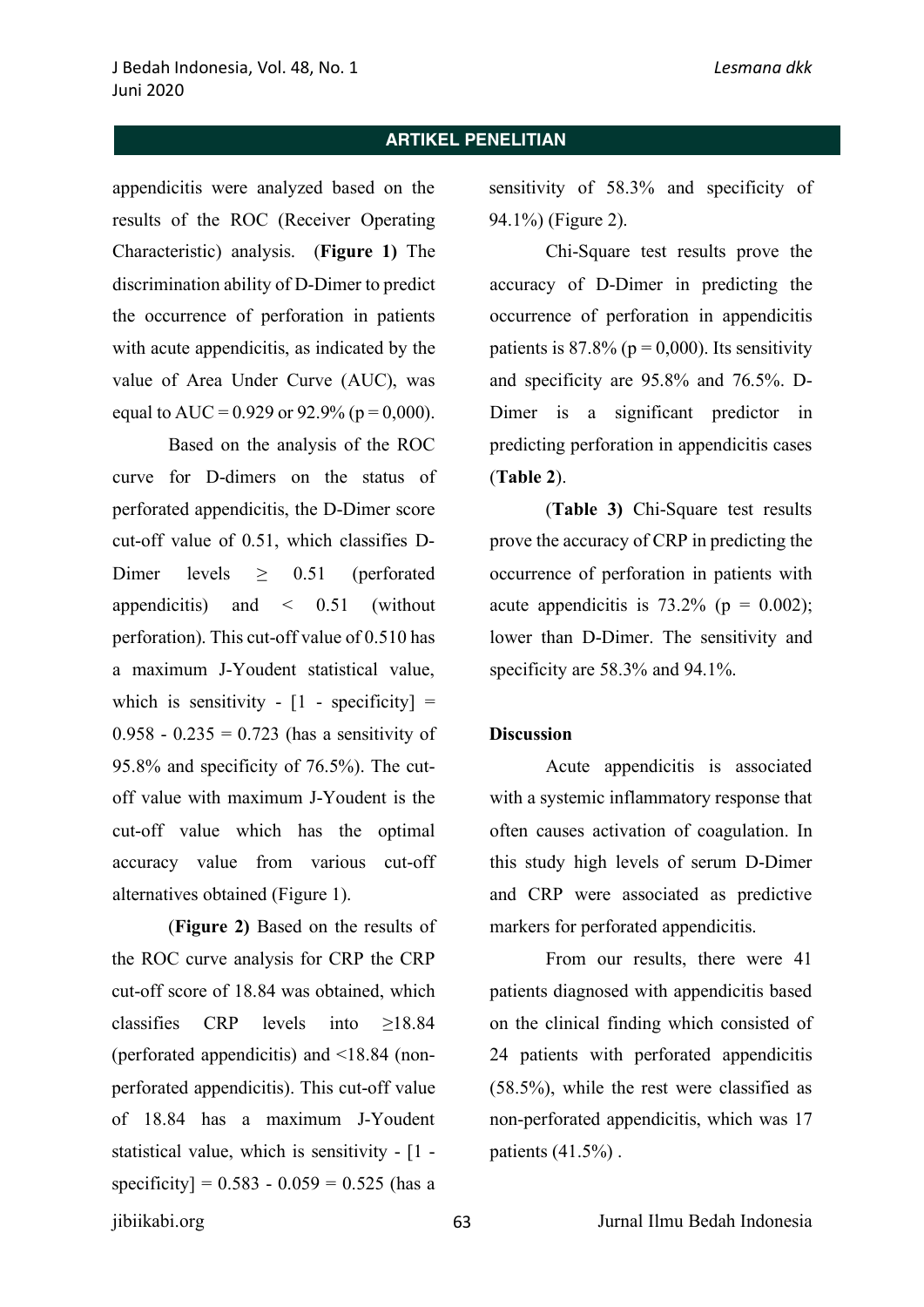The mean age of appendicitis patients was  $34.8 \pm 13.8$  years with a median of 36 years and an age range between 18 - 74 years. Acute appendicitis patients classified as perforated appendicitis had an average age of  $36.8 \pm$ 14.7 years, while those classified as nonperforated appendicitis have an average age of  $31.8 \pm 12.3$  years. This founding is similar with the literature which stated that the incidence of appendicitis was most prevalent in the second decade to the third  $decade<sup>1</sup>$ 

In the retrospective study of Mentes et al., no significant differences were found in the D-Dimer level between appendicitis and non appendicitis groups. In a study conducted by Cayrol et al., in pediatric patients, there was a significant difference in D-Dimer levels between acute appendicitis and perforated appendicitis with a cut-off point of 230 ng/dl. In their study, the level of D-Dimer in acute appendicitis was higher compared to other diseases that caused lower right abdominal pain.10,11

In our study, D-Dimer cut-off score of 0.51 was obtained which classifies D-Dimer levels  $\geq 0.51$  (perforated appendicitis) and <0.51 (non-perforated appendicitis). This result shows that perforated appendicitis patients have higher

serum D-Dimer levels than acute appendicitis. This is consistent with the hypothesis that appendicitis patients irritate the parietal peritoneum and cause ischemia in the appendix wall which makes fibrinolysis and increases D-Dimer level.<sup>10</sup>

Previous studies have shown that CRP has a sensitivity of 70% and a specificity of 65%. In the study of Cayrol et al., at the same cutt-of point the sensitivity was 38% and the specificity was 85%.10 In our study a CRP cut-off score of 18.84 was obtained, which classifies CRP levels into the categories ≥18.84 (perforated appendicitis) and <18.84 (non-perforated appendicitis), with a sensitivity of 58.3% and specificity at 94.1%.

In our study, the P-value was p <0.05, so it can be concluded that there is a very significant relationship between the increase in serum D-Dimer and CRP with perforated appendicitis. From the results of the study also obtained high sensitivity and specificity from changes in serum D-Dimer levels, namely sensitivity of 95.8% and specificity of 76.5%. The high level of sensitivity and specificity of serum D-Dimer levels in predicting the occurrence of perforation shows that serum D-dimer levels can be used as a diagnostic tool for perforation in appendicitis patients. The CRP in our study had a sensitivity of 58.3%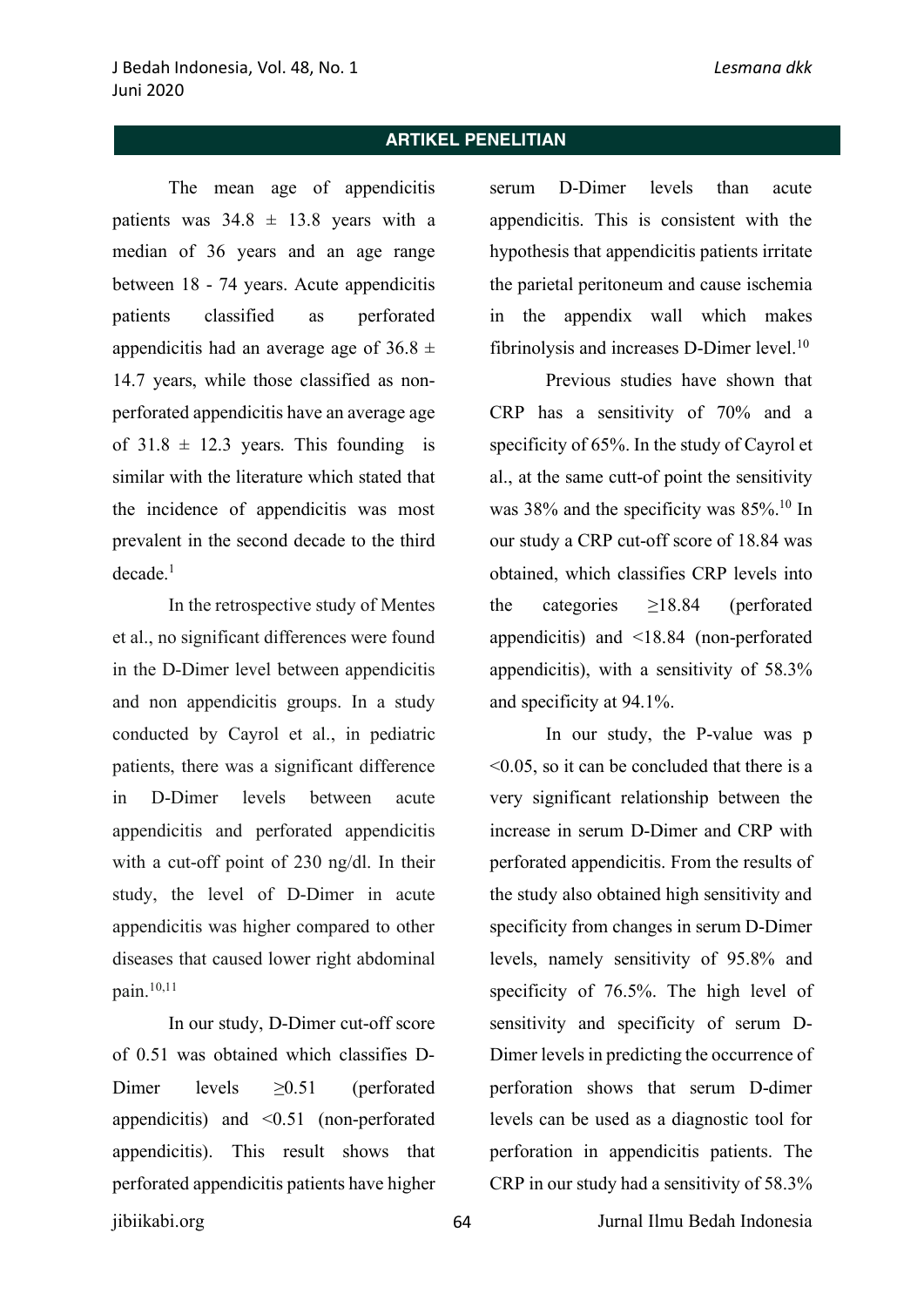and specificity of 94.1%. Therefore D-Dimer accuracy (87.8%) in predicting the occurrence of perforation in appendicitis cases is better than CRP (73.2%).

#### **Conclusion**

Increased serum D-Dimer and CRP levels can be used to predict the occurrence of perforation in appendicitis patients. But D-Dimer is better at predicting perforated appendicitis than CRP.

## **References**

- 1. Greg J, Berger D. the Appendix. Dalam: Brunicardi FC, editor. Schwartz's Principle of Surgery.Edisi 9: McGraw-Hill; 2010. hlm. 1073-89.
- 2. Sammalkorpi HE, Leppaniemi A, Mentula P. High admission Creactive protein level and longer inhospital delay to surgery are associated with increased risk of complicated appendicitis. Langenbeck's archives of surgery. 2015;400(2):221-8.
- 3. William H P, Douglas S S. Appendix. 12 ed. Michael J. Zinner SWA, editor. New York: Mc-Graw Hill; 2013. hlm 623-648.
- 4. Kim TH, Cho BS, Jung JH, Lee MS, Jang JH, Kim CN. Predictive Factors to Distinguish Between Patients With Noncomplicated Appendicitis and Those With Complicated Appendicitis. Annals of Coloproctology. 2015;31(5):192- 7.
- 5. Franz M. Increased morbidity of appendicitis with advancing age. Am Surg. 1995;61(1):40-4.
- 6. Farooqui W, Pommergaard HC, Burcharth J, Eriksen JR. The diagnostic value of a panel of serological markers in acute appendicitis. Scandinavian Journal of Surgery. 2014;104(2):72-8.
- 7. Kim M, Kim SJ, Cho HJ. International normalized ratio and serum C-reactive protein are feasible markers to predict complicated appendicitis. World journal of emergency surgery : WJES. 2016;11:31.
- 8. Nazmi A, Victora CG. Socioeconomic and racial/ethnic differentials of C-reactive protein levels: a systematic review of population-based studies. BMC Public Health. 2007;7:212-.
- 9. Giordano S, Pääkkönen M, Salminen P, Grönroos JM. Elevated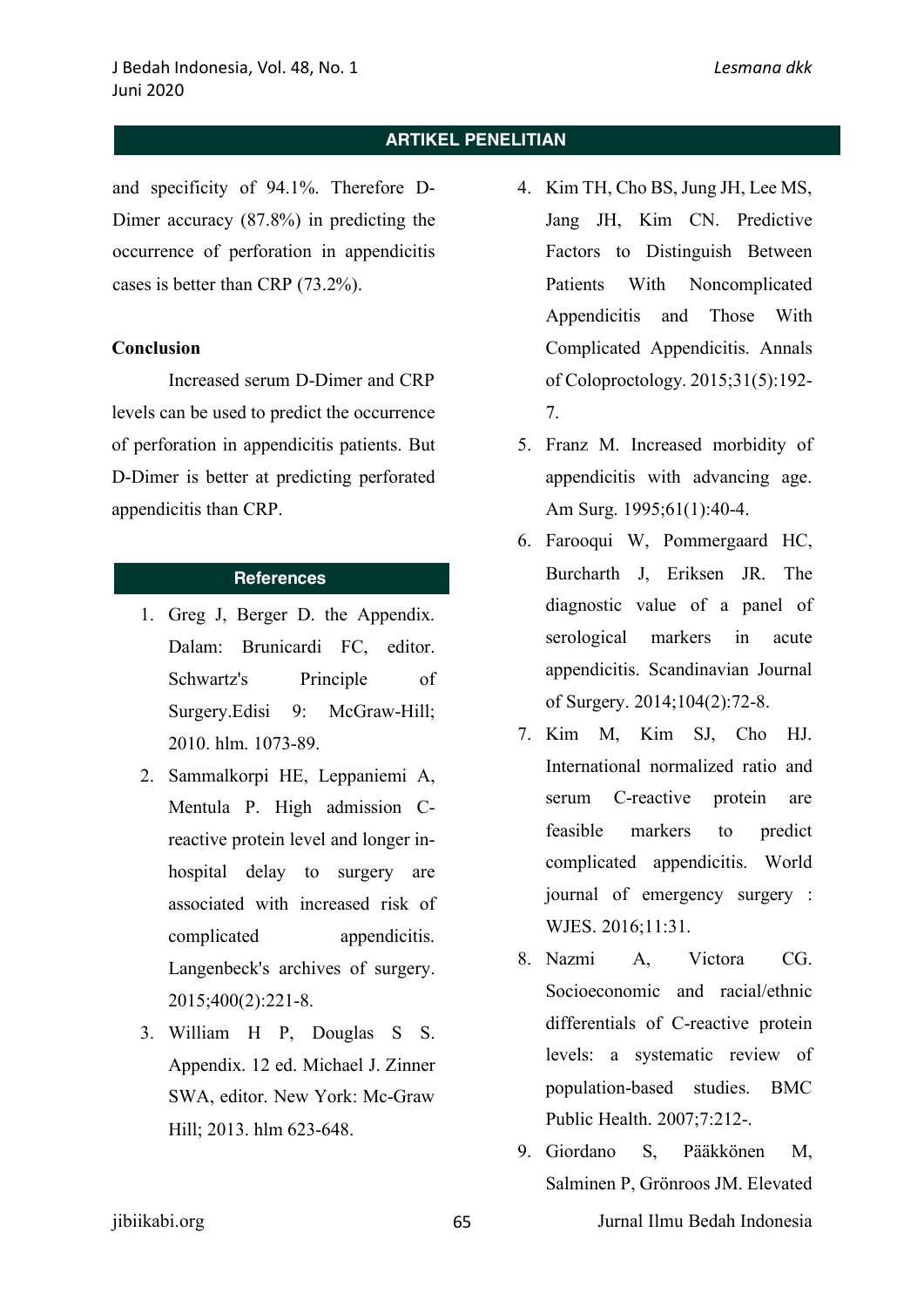serum bilirubin in assessing the likelihood of perforation in acute appendicitis: A diagnostic metaanalysis. International Journal of Surgery. 2013;11(9):795-800.

- 10. Cayrol J, Miguez MC, Guerrero G, Tomatis C, Simal I, Marañón R. Diagnostic accuracy and prognostic utility of D Dimer in acute appendicitis in children. European Journal of Pediatrics. 2016;175(3):313-20.
- 11. Akyildiz HY, Sozuer E, Akcan A, Kucuk C, Artis T, Biri I*, et al.* The value of D-dimer test in the diagnosis of patients with nontraumatic acute abdomen. Ulusal travma ve acil cerrahi dergisi = Turkish journal of trauma & emergency surgery : TJTES. 2010;16(1):22-6.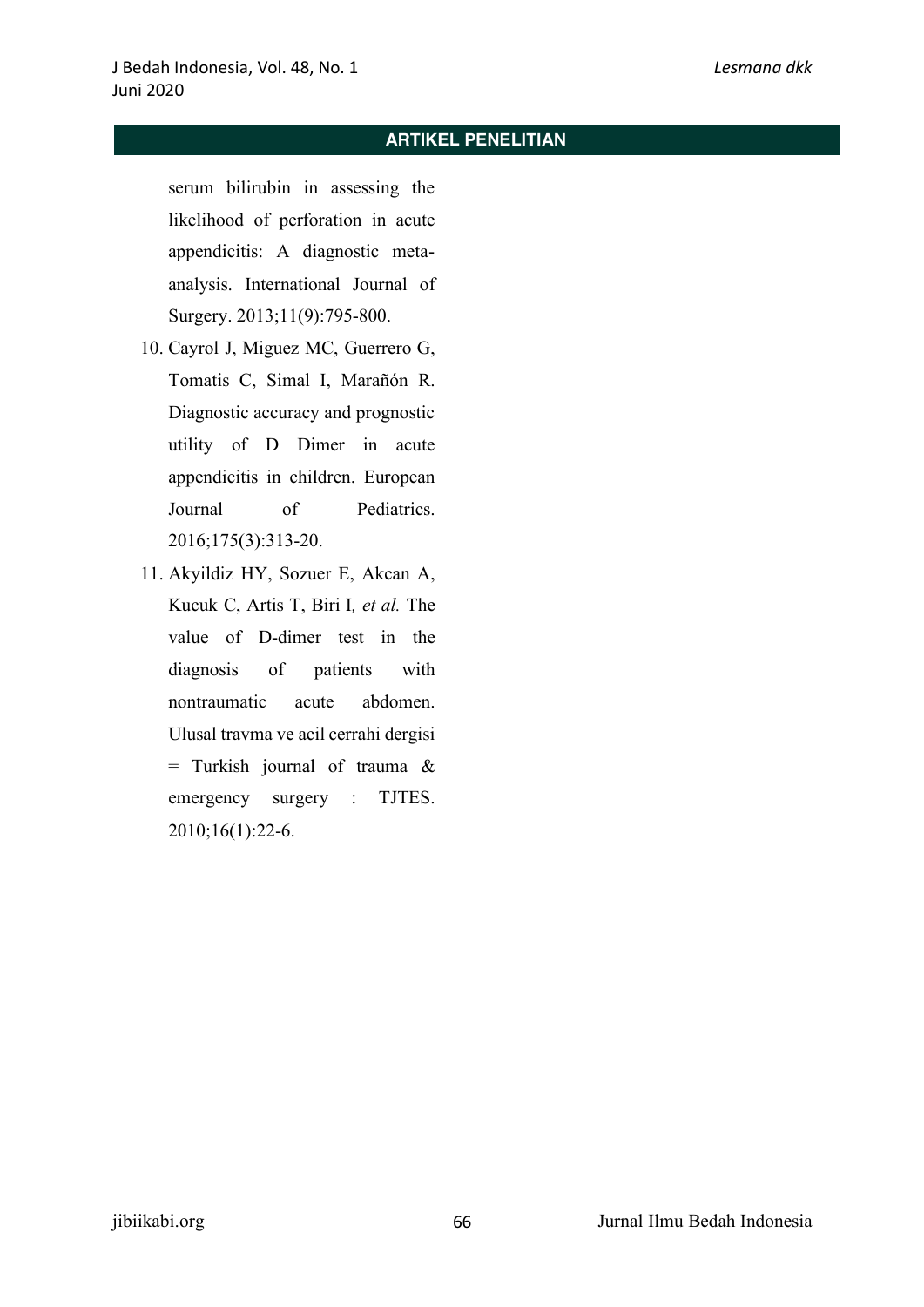## **Table 1**. Characteristic of Patients

|                         |                | Frequency           | $\frac{0}{0}$ |
|-------------------------|----------------|---------------------|---------------|
| Sex                     |                |                     |               |
|                         | Male           | 24                  | 58.5          |
|                         | Female         | 17                  | 41.5          |
| Age                     |                |                     |               |
|                         | Mean           | $34,8 \pm 13,8$     |               |
|                         | Median         | 36.0                |               |
|                         | Range          | $18 - 74$ years old |               |
| Perforation of Appendic |                |                     |               |
|                         | Perforated     | 24                  | 58.5          |
|                         | Non-perforated | 17                  | 41.5          |
| Total                   |                | 41                  | 100           |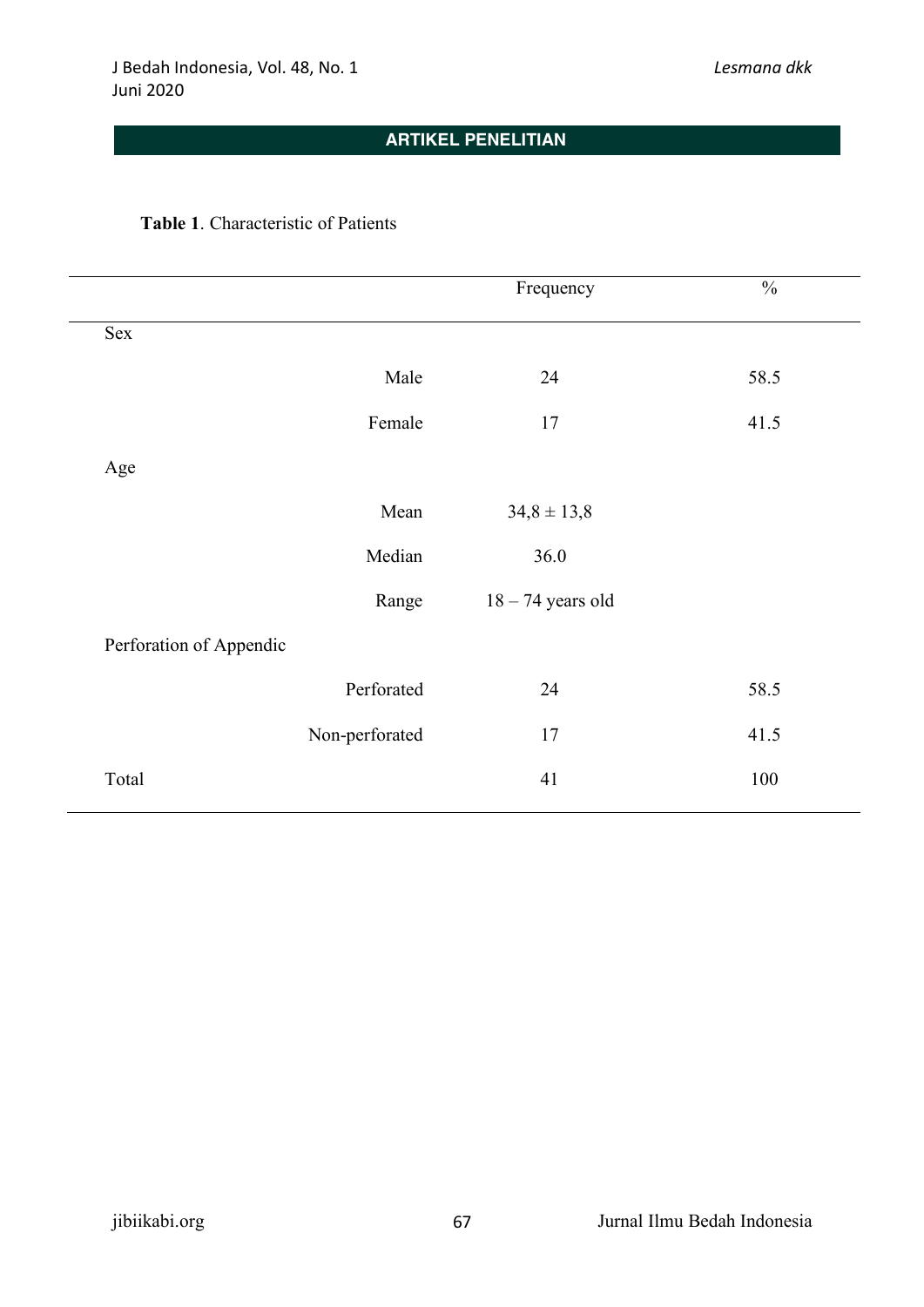

**Figure 1.** ROC curve of D-Dimer level



**Figure 2**. ROC curve for CRP level